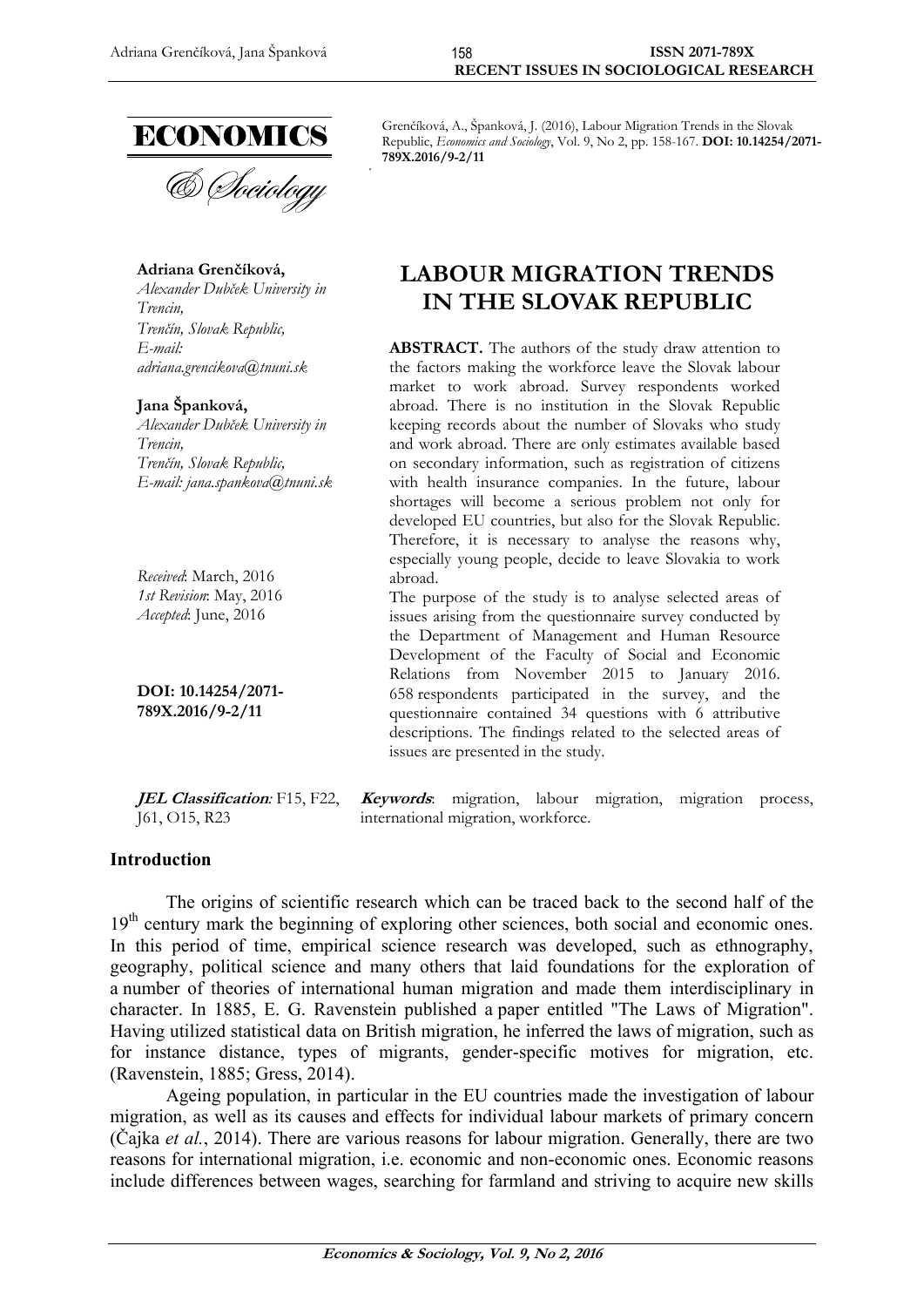in the labour market. Non-economic reasons include political, religious, racial or ethnic motives (Muchová *et al.*, 2011, p. 102; Kumpikaite, Zickute, 2012).

Approaches of countries to migration (Czaika, de Haas, 2013; Sadova, 2010) will depend on whether or not there is a need for migrants in a given country. Presently, the need is mainly associated with maintaining economic performance of the country and the demand for workforce from either quantitative or qualitative perspective.

Effective management of migration processes has become a political priority in most countries. There has been an overwhelming consensus on migration – if managed effectively, it can be greatly beneficial to countries of both origin and destination (Lipková *et al.*, 2011, p. 331; Bilan, 2014; Streimikiene *et al.*, 2016).

Migration is a relatively complex concept which refers to several different types of human movements, such as for instance change of residence, labour migration, seasonal migration, circular migration, etc. The most common categorization takes into account geographical aspect of human mobility, and thus international migration, internal migration and cross-border migration are distinguished. The International Organization for Migration (IOM) defines international migration as "the movement of a person or a group of persons from one geographical unit to another across an administrative or political border, for temporary or permanent settlement, in a place other than their place of origin" (IOM, 2003; Divinský, 2009; Vojtovič, 2013; Thomas, 2016).

Therefore, the term international migration will be used throughout the paper. In the paper, motivating factors of Slovak citizens to move abroad for employment purposes were examined. The issue of the migration of Slovak workers to other EU countries seems to be a problem for the Slovak economy. That is why the Slovak government are preparing measures to tackle it. Apparently, there are no exact and real data on the number of labour migrants, so the extent and seriousness of the problem cannot be judged objectively. Surveys conducted on migration of Slovak citizens for employment purposes abroad provide only a vague picture of the development of the problematic issue. There are several reasons why there is a lack of clear and unambiguous data: plurality of migration channels (through which Slovak citizens seek and find employment abroad – EURES, agencies offering jobs abroad, temporary employment agencies, individual job search etc.), variety and incompatibility of methodological approaches (immigration cards, personal identification numbers, residence permits, work permits – changing jobs often requires a new registration in the register of immigrant workers, when quitting jobs, leaving the labour market or country, there is no need to get "unregistered"), periodicity of statistical data and their nature (terms of processing and publishing data on migrant workers differ across the EU).

# **1. Purpose and methods**

Labour migration has obvious disadvantages for the economy of the Slovak Republic. There are emerging shortages of skilled labour in some sectors, occupations and regions (Cuhlová, 2015). A high number of young people, leaving Slovakia in order to work abroad which are thus withdrawn from the Slovak workforce is a serious problem for the Slovak labour market. Despite this fact, there is no institution keeping records of the total number of Slovak citizens working or living abroad.

The main purpose of the study is to find and clarify the motivating factors of Slovak citizens to move abroad for employment purposes.

The questionnaire method was used to obtain the relevant data. The questionnaire contained 34 questions and 6 attributive descriptions. The questionnaire was randomly distributed in the months of November 2015 – January 2016 among 658 respondents who had international work experience. The target group were Slovak citizens having personal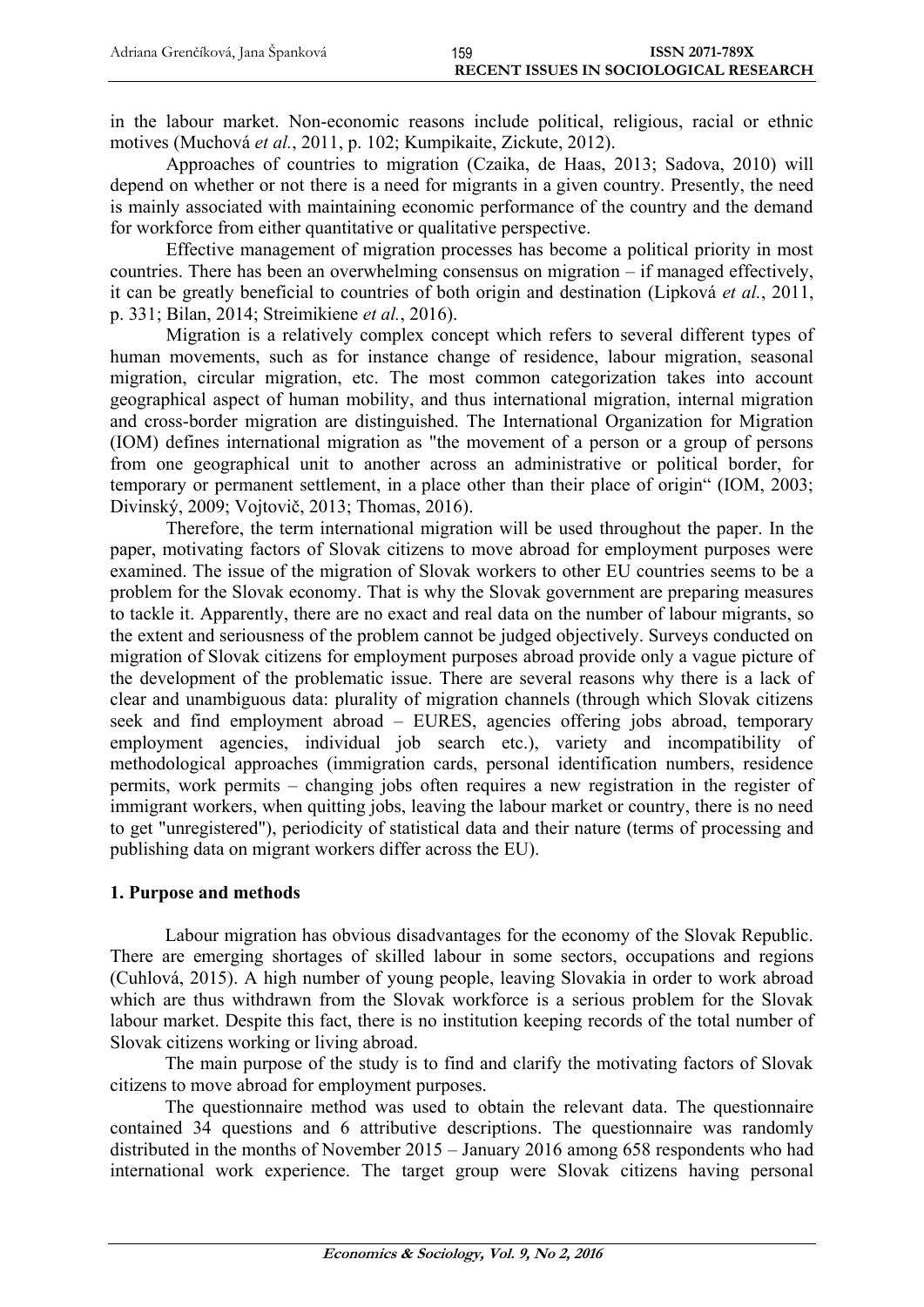experience with labour migration to any foreign country. The sample of respondents is considered to be sufficient, given that there are no recorded data in the Slovak Republic about the number of Slovak citizens working abroad.

The questionnaire contained closed and semi-closed ended questions in which the respondents could provide particular and textual responses. The study presents some survey findings.

To process the data, the statistical parametric method – chi-square test was employed to establish provable relationships between two attributes. Attributes can be qualitative, quantitative discrete, and continuous quantitative combined into groups. The data are shown in a contingency table and frequencies greater than 10 are highlighted. Chi-square test is commonly used to compare observed and expected frequencies. If there were values less than 0.05, the assumption was rejected.

To test the assumptions, Cramer's V test was used to determine the strengths of associations. This coefficient takes values from <0.1>.

## **2. Research findings**

Out of 658 respondents who participated in the survey were 329 males (50%), 317 females (48.2%), and 12 respondents (1.8%) did not mark their sex on the survey. *Table 1*  shows respondents by age, the majority of respondents were aged 21-25 years (39.2%) and 26-35 years (32.2%), and the least proportion of respondents were above 56 years (2%).

| Table 1. Respondents by age |  |
|-----------------------------|--|
|-----------------------------|--|

| up to 20 years of age        | 29  |
|------------------------------|-----|
| aged between $21 - 25$ years | 258 |
| aged between $26 - 35$ years | 212 |
| aged between $36 - 45$ years | 85  |
| aged between $46 - 55$ years | 49  |
| above 56 years               | 13  |
| no answer                    | 12  |

*Source:* own results.

The data on educational attainment show that the majority of respondents completed secondary education with school-leaving examination (316 respondents, 48%), and the least number of respondents (45 respondents, i.e. 6.8%) competed Grammar School studies.

Table 2. Respondents by educational attainment

| Secondary professional school certificate of apprenticeship | 110 |
|-------------------------------------------------------------|-----|
| Complete secondary with school leaving examinations         | 316 |
| Grammar School                                              | 45  |
| University education                                        | 176 |
| Not specified                                               |     |

*Source:* own results.

The survey was to find whether there is a correlation between the positions filled abroad and previously held positions in Slovakia, or command of foreign language and the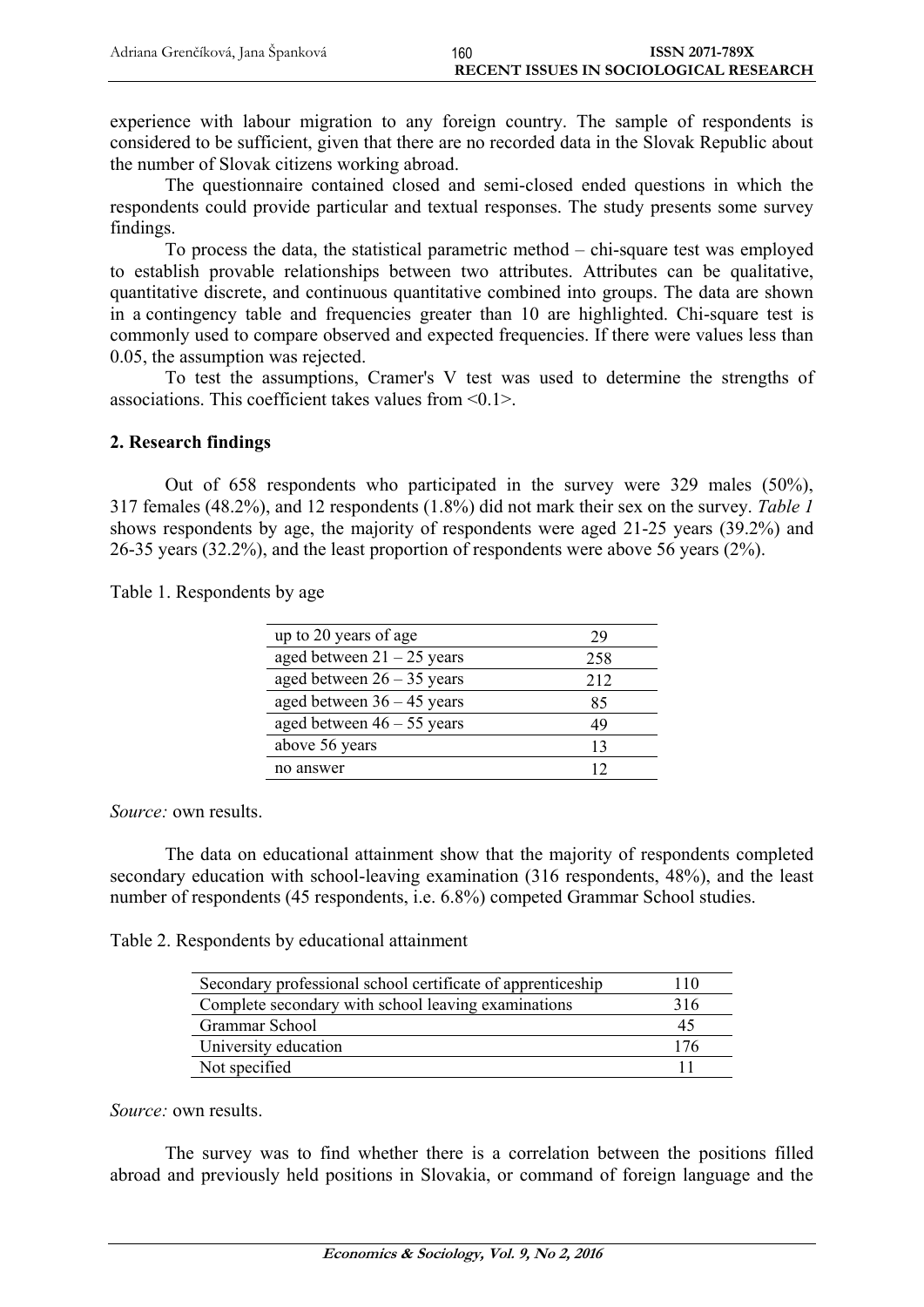country of destination, or other factors, such as mainly wages, working conditions, etc. That is why, the first research question was formulated as follows: Is there a correlation between the selected job abroad and the position previously held in Slovakia? The question was answered by 585 respondents. Responses are listed in *Tables 3* and *4*.

Table 3. Contingency table. Research question: "Was the job abroad selected according to the position previously held in Slovakia?"

| What was your job                                                                      | What was / is your job title abroad? |                        |                                                |                   |                       |       |       |
|----------------------------------------------------------------------------------------|--------------------------------------|------------------------|------------------------------------------------|-------------------|-----------------------|-------|-------|
| title in Slovakia? (if<br>you held numerous<br>positions, indicate<br>the most recent) | Worker,<br>cook,<br>waiter,<br>etc.  | Cleri-<br>cal<br>staff | Care<br>worker,<br>baby-sitter,<br>nurse, etc. | Skilled<br>worker | Manage-<br>rial staff | Other | Total |
| Worker or<br>employee at the<br>lowest level in an<br>organization                     | 203                                  | 3                      | 18                                             | 12                | 9                     | 20    | 265   |
| Clerical staff                                                                         | 34                                   | 20                     | 19                                             |                   | 3                     | 12    | 89    |
| Skilled worker                                                                         | 25                                   |                        | 10                                             | 17                | $\overline{2}$        | 3     | 58    |
| Managerial staff                                                                       | 11                                   | $\overline{2}$         | $\overline{2}$                                 | 4                 | 11                    | 3     | 33    |
| Other                                                                                  | 70                                   | 5                      | 17                                             |                   | 9                     | 38    | 140   |
| All categories                                                                         | 343                                  | 31                     | 66                                             | 35                | 34                    | 76    | 585   |

*Source:* own results.

Table 4. The type of job done abroad is not conditioned by the position held previously at home

| Statist.                   | Statist.: What was / is your job title abroad?<br>What was your job title in Slovakia? |               |               |  |  |
|----------------------------|----------------------------------------------------------------------------------------|---------------|---------------|--|--|
|                            | Chi-square                                                                             | <b>SV</b>     | P             |  |  |
| Pearson Chi-square         | 248,3450                                                                               | $df=20$       | $p=0,0000$    |  |  |
| M-V Chi-square             | 184,7548                                                                               | $df=20$       | $p=0,0000$    |  |  |
| Fi                         | ,6515530                                                                               |               |               |  |  |
| Contingency coefficient    | ,5459027                                                                               |               |               |  |  |
| Cramer's V                 | ,3257765                                                                               |               |               |  |  |
| Coefficient of uncertainty | $X = 1201874$                                                                          | $Y = 1145332$ | $X/Y = 11729$ |  |  |

*Source:* own results.

Conclusion: The assumption was rejected at the significance level  $\alpha$ =0.05 (p< 0,05)

The assumption was rejected at the significance level  $\alpha$ =0.05 (p < 0.05) for Pearson chi-square statistics. There exists statistically significant dependence between the variables observed (The type of job done abroad is conditioned by the position held previously at home). Cramer's V value amounts to 0.3257765, meaning moderate to substantial dependence.

Hence, it can be inferred that the type of employment abroad searched for by applicants is conditioned by the position held previously in Slovakia. Respondents have the skills and experience for doing their particular jobs abroad, thus using their previous experience and skills, and not switching to new jobs in different industries. In addition, it has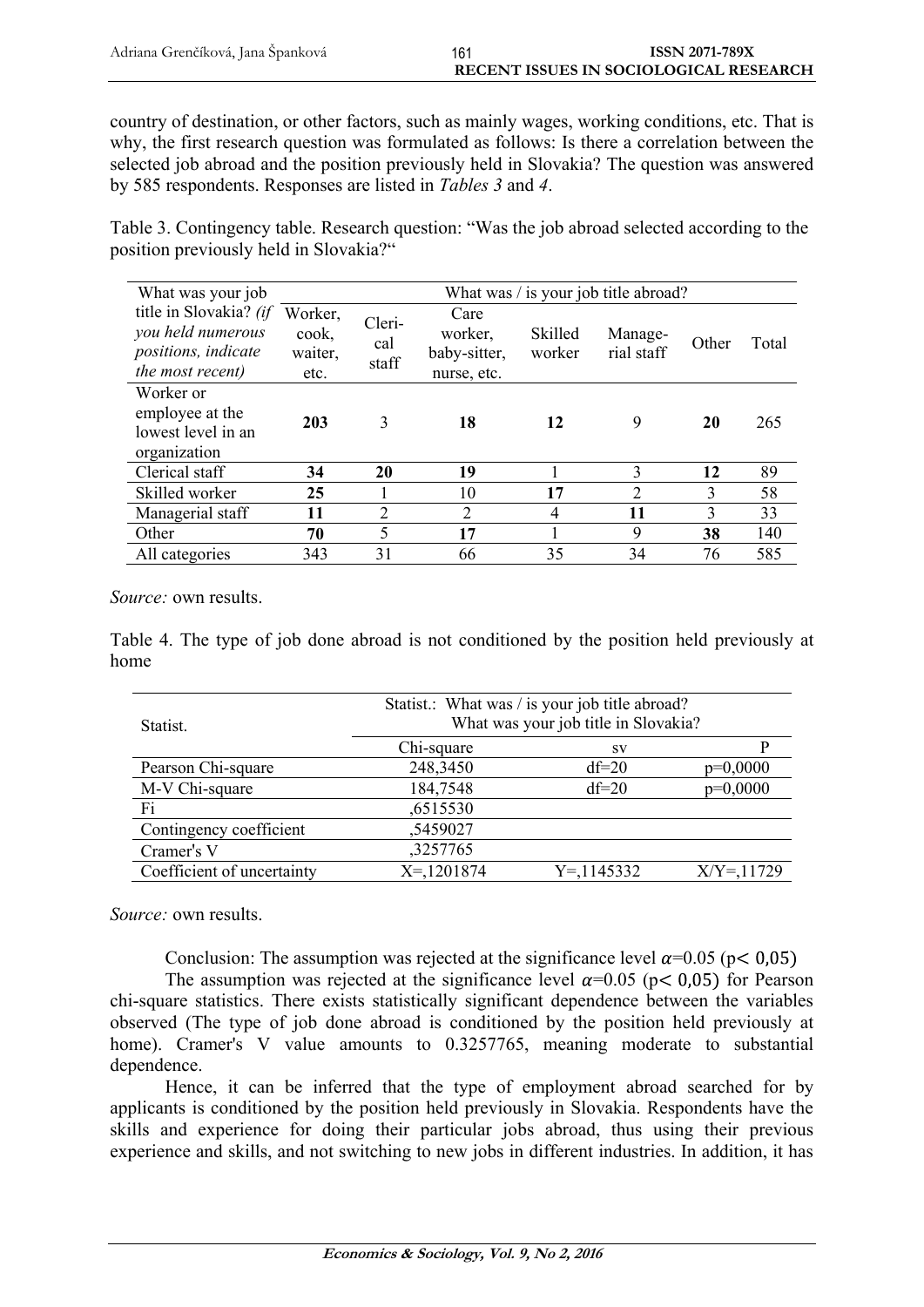to be taken into account that changing careers often necessitates not only putting in a great deal of effort, but also expending money, for instance for retraining.

Next, the correlation between the return migration intentions and age of respondents were examined. The following research question was formulated: Does the intention to go back to their home country depend on the age of respondents? When processing the data, we worked with 546 questionnaires as 112 respondents did not answer this question. The results are shown in *Tables 5* and *6*.

Table 5. Contingency table. Research question: "Does the intention to go back to their home country depend on age of respondents?"

| Age                        | When working abroad is no longer attractive for you,<br>would you like to go back to Slovakia? |     |       |
|----------------------------|------------------------------------------------------------------------------------------------|-----|-------|
|                            | Yes                                                                                            | No  | Total |
| Up to 20 years of age      | 23                                                                                             |     | 31    |
| Aged between 21 to 25 yrs. | 173                                                                                            | 43  | 216   |
| Aged between 26 to 35 yrs. | 137                                                                                            | 39  | 176   |
| Aged between 36 to 45 yrs. | 53                                                                                             | 17  | 70    |
| Aged between 46 to 55 yrs. | 35                                                                                             |     | 43    |
| Above 56 yrs.              |                                                                                                |     | 10    |
| All categories             | 430                                                                                            | 116 | 546   |

*Source:* own results.

The assumption was tested at the significance level  $\alpha$ =0.05

Table 6. The decision on returning to Slovakia does not depend on the age of respondents

| Statist.                   | Statist.: When working abroad is no longer attractive for<br>you, would you like to go back to Slovakia? |                |               |  |  |
|----------------------------|----------------------------------------------------------------------------------------------------------|----------------|---------------|--|--|
|                            | Chi-square                                                                                               | <b>SV</b>      |               |  |  |
| Pearson Chi-square         | 2,026099                                                                                                 | $df=5$         | $p = 84552$   |  |  |
| M-V Chi-square             | 2,143777                                                                                                 | $df=5$         | $p = 82891$   |  |  |
| Fi                         | ,0609164                                                                                                 |                |               |  |  |
| Contingency coefficient    | ,0608037                                                                                                 |                |               |  |  |
| Cramer's V                 | ,0609164                                                                                                 |                |               |  |  |
| Coefficient of uncertainty | $X = 0013715$                                                                                            | $Y = 0.037958$ | $X/Y = 00201$ |  |  |

*Source:* own results.

The assumption was not rejected, i.e. there is no statistically significant dependence between the decision to return to Slovakia and age of respondents at the significance level 0.05.

*There has been done a lot of research attempting to establish the so-called migration profiles. In 2004 (Slovakia's accession into the EU), the percentage of migrants aged 15 to 24 years was nearly 30 per cent, and along with 25 to 34 year-olds, they made up approximately two thirds of all migrants. Until 2012, the percentage of 15 to 24 year-olds dropped to approximately 10 per cent and the percentage of 15 to 34 year-olds dropped to 48 per cent* (profesia.pravda.sk).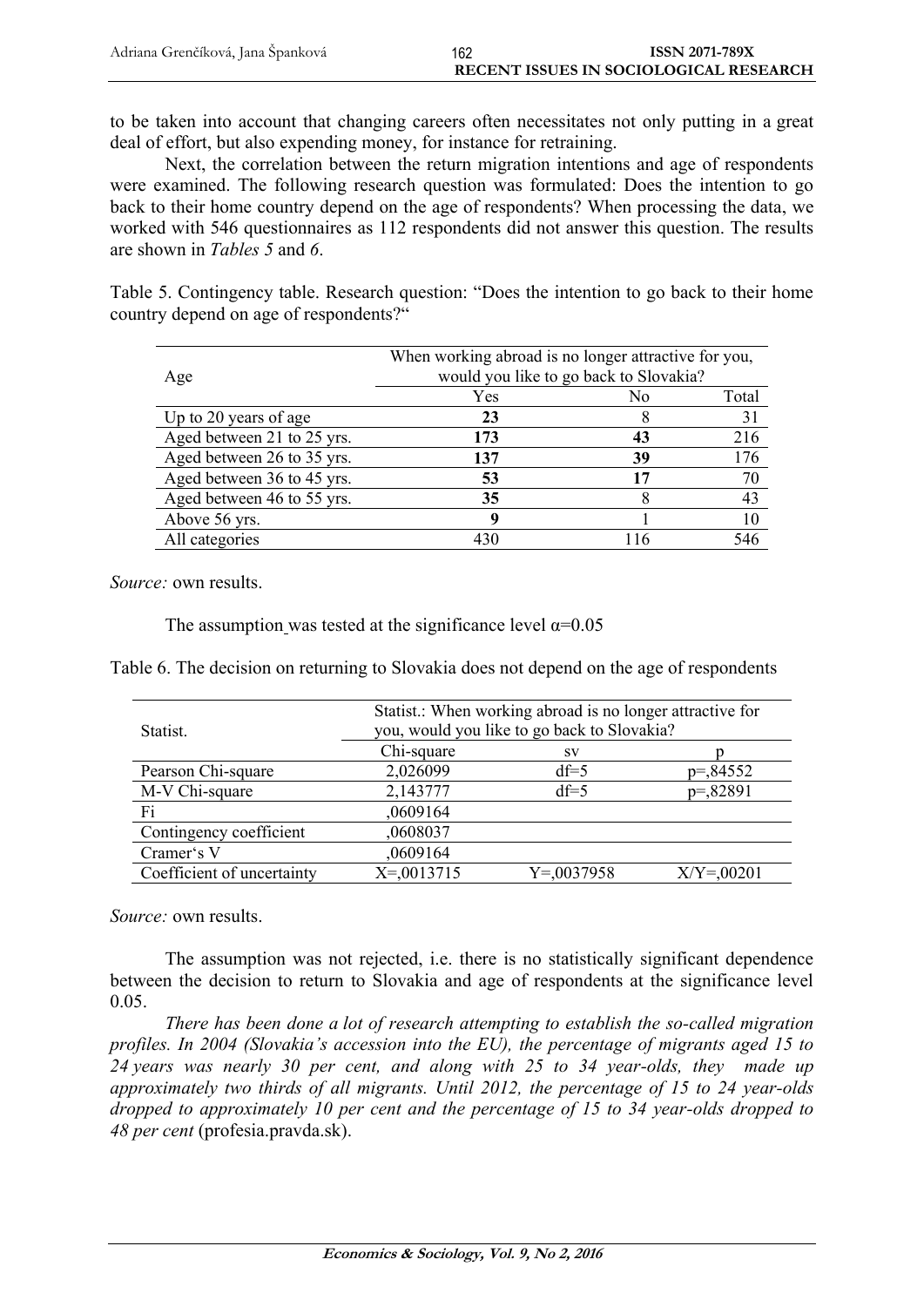In the survey, the majority of respondents (82%) between 21 to 25 years of age intend to go back to Slovakia, whereas respondents up to 20 years of age do not plan to return to Slovakia (25.6%). Detailed results are listed in *Table 7*.

Table 7. When working abroad is no longer attractive for you, would you like to go back to Slovakia?

|                            | When working abroad is no longer attractive for you, would |                                  |         |  |  |  |  |
|----------------------------|------------------------------------------------------------|----------------------------------|---------|--|--|--|--|
|                            |                                                            | you like to go back to Slovakia? |         |  |  |  |  |
|                            | Yes                                                        | Did not answer<br>No             |         |  |  |  |  |
| Up to 20 years of age      | 74.2%                                                      | 25.6%                            | $0.2\%$ |  |  |  |  |
| Aged between 21 to 25 yrs. | 82%                                                        | 16.7%                            | 1.3%    |  |  |  |  |
| Aged between 26 to 35 yrs. | 64.9%                                                      | 18.5%                            | 16.6%   |  |  |  |  |
| Aged between 36 to 45 yrs. | 63.1%                                                      | 20.2%                            | 16.7%   |  |  |  |  |
| Aged between 46 to 55 yrs. | 72.9%                                                      | 16.6%                            | 10.5%   |  |  |  |  |
| Above 56 yrs.              | 69.2%                                                      | 7.7%                             | 23.1%   |  |  |  |  |

*Source:* own results.

The difference between neoclassical theory and new theory is that the former assumes permanent relocation of migrants to maximize their lifetime earnings, whereas the latter is based on the *assumption of migrants' temporary relocation abroad in order to overcome domestic market irregularities.*

The Strategy of the Slovak Republic for youth for the years 2014-2020 developed by the Ministry of Education says that more than 70% of young people in Slovakia would prefer to live in another country. Since young people under 30 years of age represent an essential part of the Slovak Republic's population (37.4%), it is important that they remain in the Slovak labour market. The survey, however, did not confirm this trend, since the majority of respondents intend to return to Slovakia. It is debatable whether they will come back to Slovakia or will live abroad permanently. Their decisions will be affected by not only economic but also political factors.

The next research question was as follows: Is there a correlation between the anticipated length of employment abroad and the sex of respondents?

620 questionnaires were worked with since 38 respondents did not answer this question.

|        |                 |                  |                  |                 | How long do you plan to work abroad? |                  |                                                                   |       |
|--------|-----------------|------------------|------------------|-----------------|--------------------------------------|------------------|-------------------------------------------------------------------|-------|
| Sex    | Up to<br>1 year | $1 - 3$<br>vears | $3 - 5$<br>vears | $5-10$<br>years | Above<br>10 years                    | Perma-<br>nently | I no longer work abroad,<br>and I do not intend to<br>work abroad | Total |
| Male   | 74              | 41               | 42               | 43              | 23                                   | 54               | 45                                                                | 322   |
| Female | 57              | 44               | 50               | 30              | 27                                   | 44               | 46                                                                | 298   |
| Total  | 131             | 85               | 92               |                 | 50                                   | 98               | 91                                                                | 620   |

Table 8. Contingency table. Research question: Is there a correlation between the anticipated length of employment abroad and the sex of respondents?

*Source:* own results.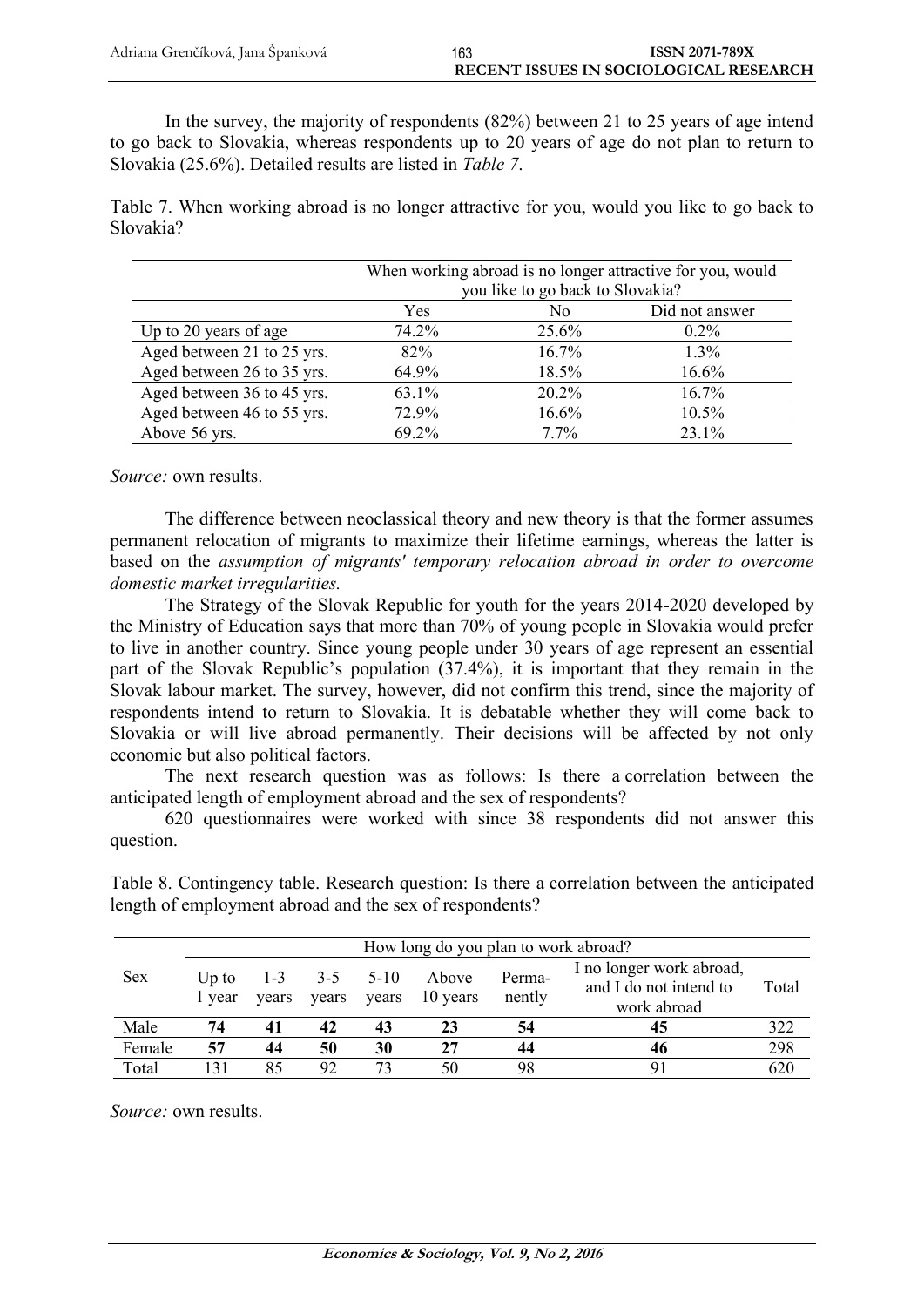| Statist.                   | Statist.: How long do you plan to work abroad? |                |                |  |  |  |
|----------------------------|------------------------------------------------|----------------|----------------|--|--|--|
|                            | Chi-square                                     | <b>SV</b>      |                |  |  |  |
| Pearson Chi-square         | 5,753696                                       | $df=6$         | $p = 84552$    |  |  |  |
| M-V Chi-square             | 5,766493                                       | $df=6$         | $p = 82891$    |  |  |  |
| Fi                         | ,0963336                                       |                |                |  |  |  |
| Contingency coefficient    | ,0958897                                       |                |                |  |  |  |
| Cramer's V                 | ,0963336                                       |                |                |  |  |  |
| Coefficient of uncertainty | $X = 0024320$                                  | $Y = 0.067164$ | $X/Y = 0.0357$ |  |  |  |

Table 9. The anticipated length of employment abroad does not depend on the sex of respondents

*Source:* own results.

The assumption was not rejected, i.e. there exists statistically significant dependence between the decision to return to Slovakia and age of respondents at the significance level 0.05.

It can be inferred that the length of employment abroad does not depend on the sex of respondents. It was found that 23% of men and 19% of women want to work abroad for one year. 16.8% men and 14.8% women plan to work abroad permanently. It follows that respondents seek for temporary work, gaining experience or improving their foreign language skills.

In addition, it was attempted to find whether a command of foreign languages influences the choice of the country. The next research question was formulated as follows: Is there a correlation between a command of foreign languages and the selection of destination countries?

Table 10. Contingency table. Research question: Is there a correlation between the command of foreign languages and selection of destination countries?

| Multiple<br>response<br>table |        |           |       |           |         |                | How did you decide which country is best for you to find employment? |      |
|-------------------------------|--------|-----------|-------|-----------|---------|----------------|----------------------------------------------------------------------|------|
|                               |        | Distance  |       | Climate   | Wage    |                | Culture,                                                             |      |
| Lan-                          | Lan-   | and       |       | and       | and     | Work           | mentality                                                            | Row  |
| guage                         | guage  | transport | Other | geograph  | welfare | condi-         | and trade-                                                           | Sums |
| skills                        | skills | connec-   |       | ic condi- | benefit | tions          | tions of a                                                           |      |
|                               |        | tion      |       | tions     | levels  |                | nation                                                               |      |
| English                       | 187    | 43        | 47    | 26        | 124     | 96             |                                                                      | 524  |
| German                        | 119    | 37        | 23    | 10        | 90      | 64             |                                                                      | 344  |
| Other                         | 14     | 8         | 4     | 5         | 8       | 13             |                                                                      | 53   |
| Russian                       | 38     | 12        | 12    | 4         | 26      | 34             |                                                                      | 127  |
| French                        | 10     |           | 4     | $\theta$  | 4       | $\overline{4}$ | $\theta$                                                             | 23   |
| All<br>categories             | 368    | 101       | 90    | 45        | 252     | 211            | 4                                                                    | 1071 |

*Source:* own results.

Respondents could provide multiple answers, therefore the chi-square test of association of variables with multiple responses was done.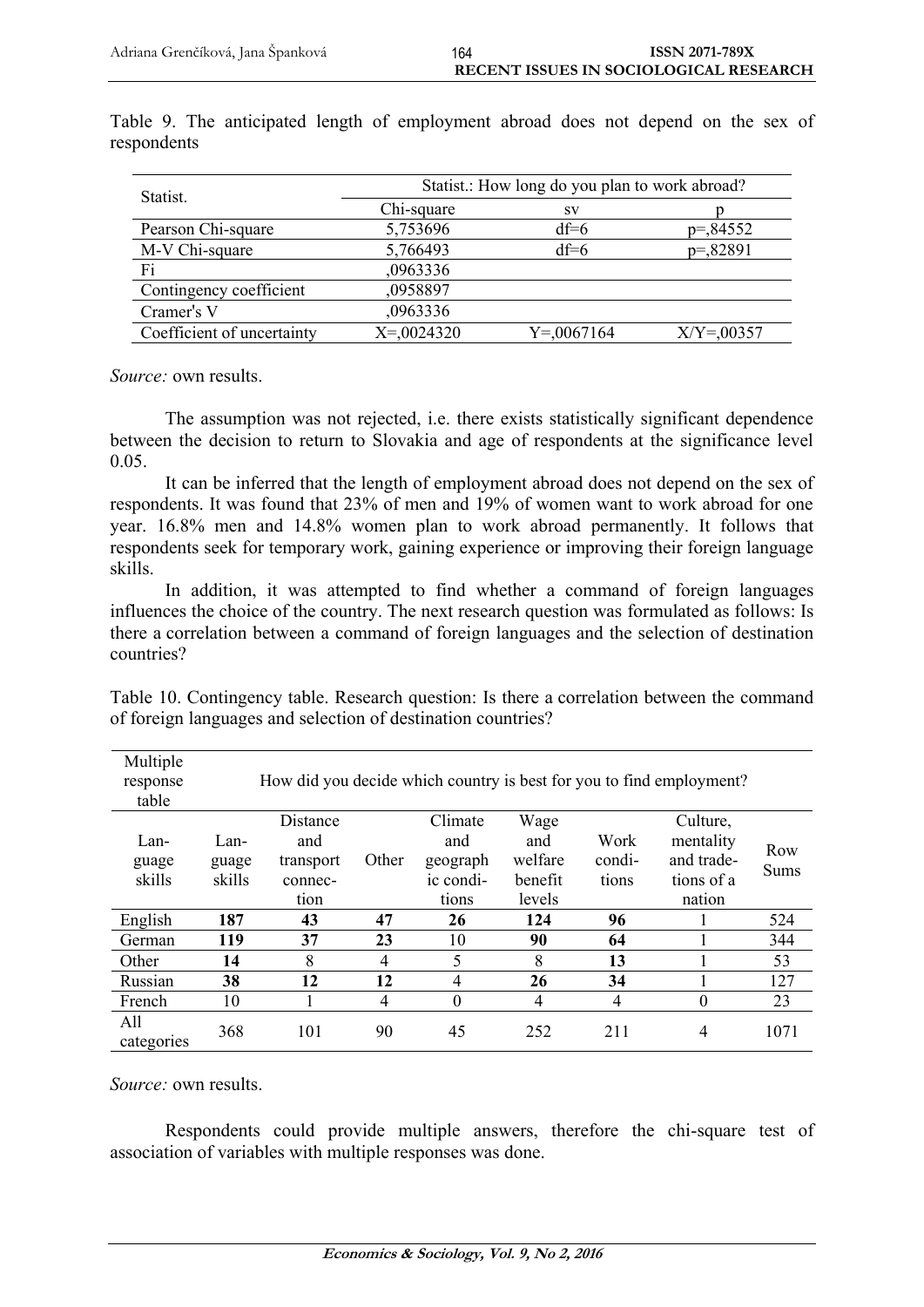Multiple marginal idependence test (MMI)

 $\chi^2_{MMI}$ '=81.66

 $\chi^{2}_{0.05}$  (35)=48.801805

 $\chi^2_{MMI} > \chi^2_{0.95}$  (35), thus the assumption was rejected.

In the past decade, English language has become the second language spoken by young people. After the EU accession, they started enjoying the benefits of European integration: they can travel, earn and study freely abroad.

It was found that respondents search for a job in a country whose language they can speak. In routine performance of some jobs, such as for example those of care workers, it is a necessity to speak the language of the host country. Foreign language skills make job hunting, establishing social relationships and friendships, as well as integrating of migrants much easier.

The following control question was made: "Which criteria did you find important when deciding which country is best for you to find employment?" To answer the question, one respondent could select multiple answers. 28.5% respondents selected the destination country based on their language(s) spoken, whereas higher wages and welfare benefits were the major determinants for 26.7% of respondents.

|  |  |  |  |  |  | Table 11. How did you decide which country is best for you to find employment? |
|--|--|--|--|--|--|--------------------------------------------------------------------------------|
|--|--|--|--|--|--|--------------------------------------------------------------------------------|

| Language skills                               | 28.50%   |
|-----------------------------------------------|----------|
| Distance and transport connection             | 6.60%    |
| Climate and geographic conditions             | 3.60%    |
| Wage and welfare benefit levels               | 26.70%   |
| Culture, mentality and traditions of a nation | 6.90%    |
| Work conditions                               | 20.10%   |
| Other                                         | 7.30%    |
| Did not answer                                | $0.30\%$ |

*Source:* own results.

# **Conclusion**

In the paper, factors motivating Slovak citizens to move abroad for employment purposes were found and analysed. The factors that play an important role in choosing a country of destination mainly include language skills, wage levels, social benefits in the country of destination as well as the conditions of work. Today, the decision of leaving Slovakia to work abroad is influenced not only by economic factors, but also political situation in the world and Europe, in particular.

Freedom of movement for persons in the European Union is one of the cornerstones of the European citizenship, yet there are some countries that are concerned about the existing rules. People leaving their own countries and moving to new ones are mostly seeking to live peaceful and fulfilling lives, which they could not have led in their home countries.

Migration is a phenomenon affecting economies of countries of both origin and destination. Moreover, it has a huge impact on the social structure of the population, political preferences, etc. Movement of population from country to country does not only have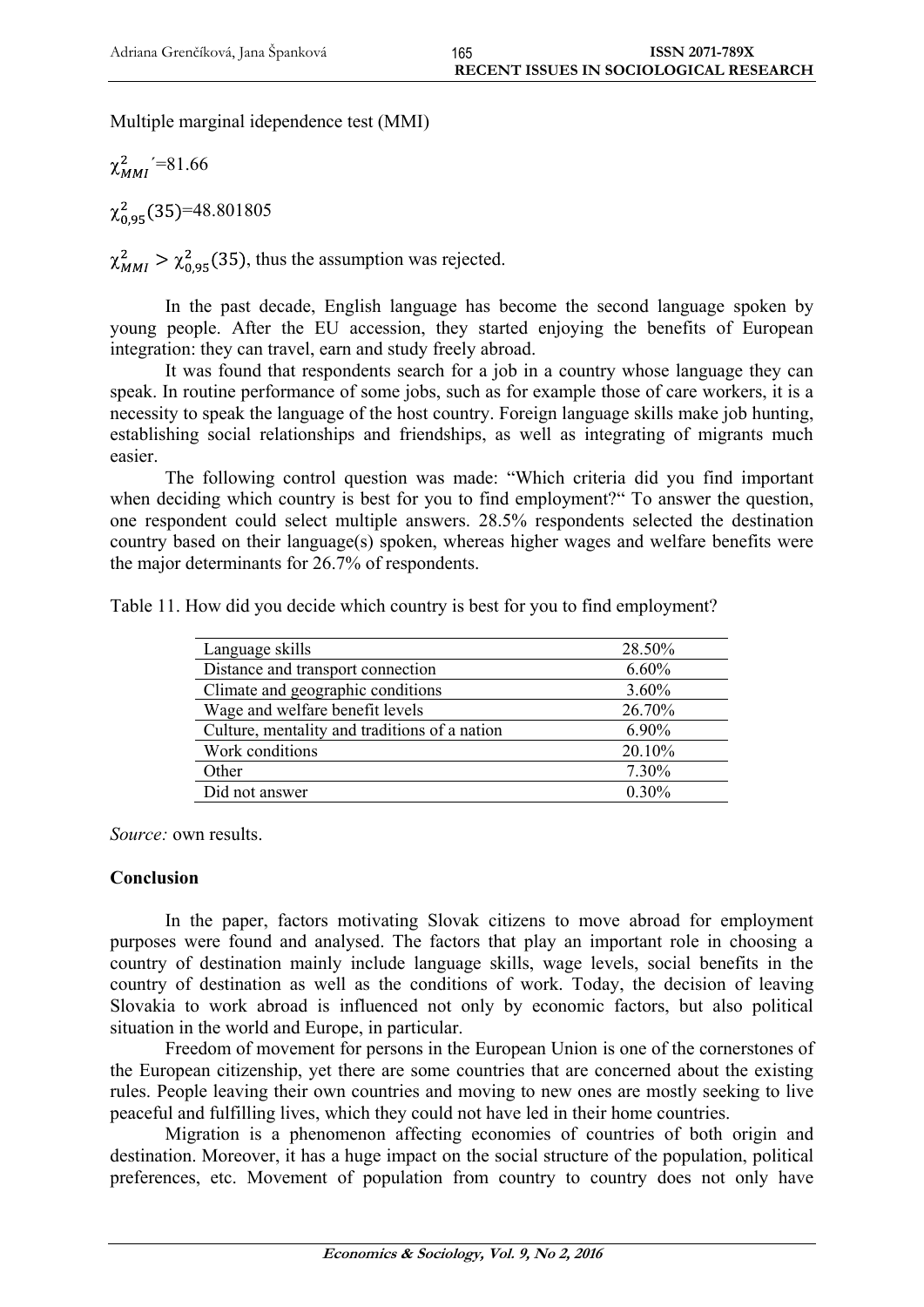economic consequences. There are also other aspects included, such as historical, demographic, geographic and other aspects. As for the Slovak Republic, people mostly migrate for economic reasons, and this is particularly true for those having the lowest earning occupations compared to higher-paying identical jobs in destination countries, thus the standard of living of foreign migrants and their families can be considerably improved.

There are no official and accurate data about the number of Slovaks who work abroad available since there is no institution in the Slovak Republic keeping such records. Slovak citizens are obliged to pay their health insurance, so the approximate data about Slovaks working abroad could be obtained from the health insurance company data. There are, however, some Slovak citizens registered with the Labour Offices who perform undeclared work abroad. Therefore, these data may be inaccurate as well as the fact that Slovak citizens sometimes pay their health insurance in another country.

Slovak citizens mostly work in the Czech Republic, which is currently having shortage of labour and 100,000 vacancies are available in the Czech labour market. The main reasons for commuting or relocating to the Czech Republic for employment purposes are the chances of getting desired jobs, slight cultural differences and practically no language barrier between the both countries. Since both countries share similar cultural values, the workforce can get rapidly integrated not only in the labour market but also in society. The Czech Republic is followed by the United Kingdom, Germany and Austria. These choices, however, are conditioned by the foreign language proficiency of labour migrants.

Another grave problem faced by the Slovak Republic is the migration of young population abroad for study purposes, mainly to study at Czech universities. This way, the countries of destination can educate and integrate the future workforce into their labour markets. It can hardly be expected that young people will return home after studying abroad for five or more years, having established their social contacts or having completed work placements abroad, etc.

Although not a recent phenomenon, there have never been such favourable conditions for migration as in the today's era of globalization. Rich countries lacking in a skilled labour force are developing measures for attracting highly-skilled foreign labour. Regarding lowskilled labour, they are much more cautious although this might not be quite true in the context of the migration crisis. Third country migrants represent low-skilled workers whose integration in host countries in Europe is not easy. The Slovak Republic does not tackle the issue of brain drain and the accompanying problems in a systematic manner. Moreover, the Slovak labour market begins to lack skilled workforce, therefore careful attention should be paid to these issues.

## **Acknowledgement**

The paper was elaborated under the project 1/0736/14 titled Trends in workforce migration to EU countries and their impact on economic and social development of the SR.

## **References**

Bilan, Y. (2014), Migration aspirations on the outskirts of Europe: Social and economic dimensions, *Transformations in Business and Economics*, 13 (2B), pp. 606-614.

Czaika, M., de Haas, H. (2013), The Effectiveness of Immigration Policies, *Population and Development Review*, Published: Sep. 2013, Vol. 39, Issue 3, pp. 487-508, DOI: 10.1111/j.1728-4457.2013.00613.x.